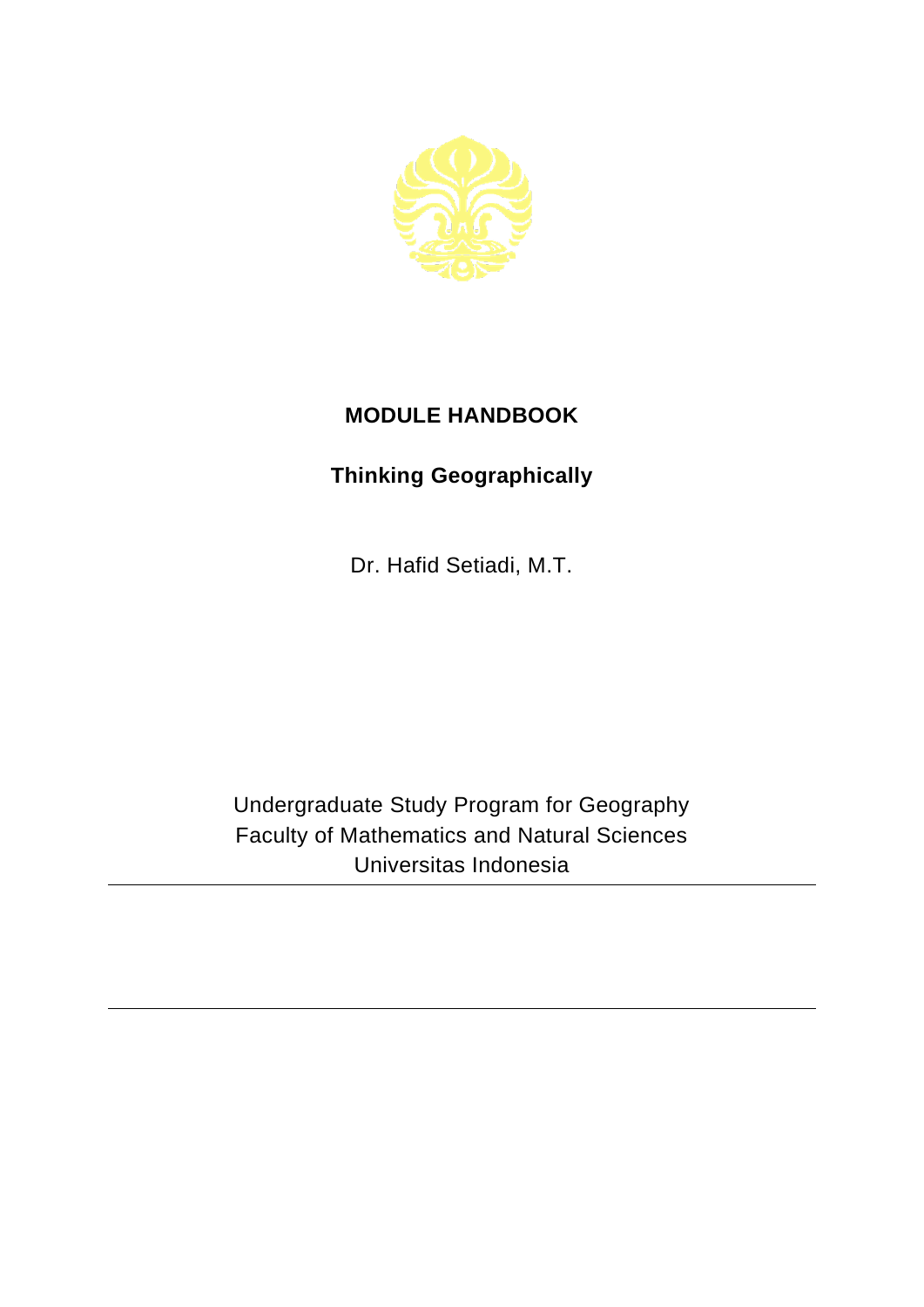| Module designation                                                 | <b>Thinking Geographically</b>                                                                                                                                                                                                                                                                                                                                                                                                                                                       |
|--------------------------------------------------------------------|--------------------------------------------------------------------------------------------------------------------------------------------------------------------------------------------------------------------------------------------------------------------------------------------------------------------------------------------------------------------------------------------------------------------------------------------------------------------------------------|
| Semester(s) in which the module is<br>taught                       | First (1st) Semester                                                                                                                                                                                                                                                                                                                                                                                                                                                                 |
| Person responsible for the module                                  | Dr. Hafid Setiadi, M.T.                                                                                                                                                                                                                                                                                                                                                                                                                                                              |
| Lecturer                                                           | Andry Rustanto, S.Si., M.Sc.<br>1.<br>Dr. Hafid Setiadi, M.T.<br>2.<br>Dr. Hayuning Anggraita, S.Si, M.S.M.<br>3.<br>Nurrokhmah Rizqihandari, S.Si., M.Si.<br>4.<br>Dr. Supriatna, M.T.<br>5.<br>Dr. Triarko Nurlambang, M.A.<br>6.                                                                                                                                                                                                                                                  |
| Language                                                           | Bahasa Indonesia                                                                                                                                                                                                                                                                                                                                                                                                                                                                     |
| Relation to curriculum                                             | Compulsory                                                                                                                                                                                                                                                                                                                                                                                                                                                                           |
| Teaching methods                                                   | Student-centered Learning and combination with Cooperative Learning                                                                                                                                                                                                                                                                                                                                                                                                                  |
| Workload (incl. contact hours, self-<br>study hours)               | 1.<br>Lectures: 100 minutes per week per semester<br>2.<br>Assignment: 120 minutes per week per semester<br>Independent study: 120 minutes per week per semester<br>3.<br>Minutes x weeks x semester: 340 x 14 x 1 = 4760 minutes per<br>4.<br>semester<br>5.<br>Midterm Examination: 100 minutes per semester<br>6.<br>Final Examination: 100 minutes per semester<br>7.<br>Total workload per semester: 4950 minutes / 82 hours 40 minutes                                         |
| Credit points                                                      | $2$ (Two)                                                                                                                                                                                                                                                                                                                                                                                                                                                                            |
| Required and recommended pre-<br>requisites for joining the module | 1.                                                                                                                                                                                                                                                                                                                                                                                                                                                                                   |
| Module objectives/intended learn-<br>ing outcomes                  | After completing this course students are able to analyze the<br>symptomatic symptoms of the earth in accordance with the basic<br>principles of geographic discipline                                                                                                                                                                                                                                                                                                               |
| Content                                                            | Definition, History, Scientific Characteristics, and Scope of<br>1.<br>Geographic Discipline<br>Scope, Concepts, Approaches, Instruments, and Spatial Facts<br>2.<br>Physical and Human Factors as a Forming of Earth's Surface<br>3.<br>Characteristics<br>The Relationship between Physical and Human Factors<br>4.<br>Type of Region (Formal, Functional, Vernacular) and Its Utilization<br>5.<br>Place Uniqueness<br>6.<br>Variations, Distribution, and Spatial patterns<br>7. |
| <b>Examination forms</b>                                           | $\qquad \qquad \blacksquare$                                                                                                                                                                                                                                                                                                                                                                                                                                                         |
| Study and examination require-<br>ments                            | Group & Presentation Score (25%)<br>1.<br>Midterm Examination (30%)<br>2.<br>Final Examination (45%)<br>3.                                                                                                                                                                                                                                                                                                                                                                           |